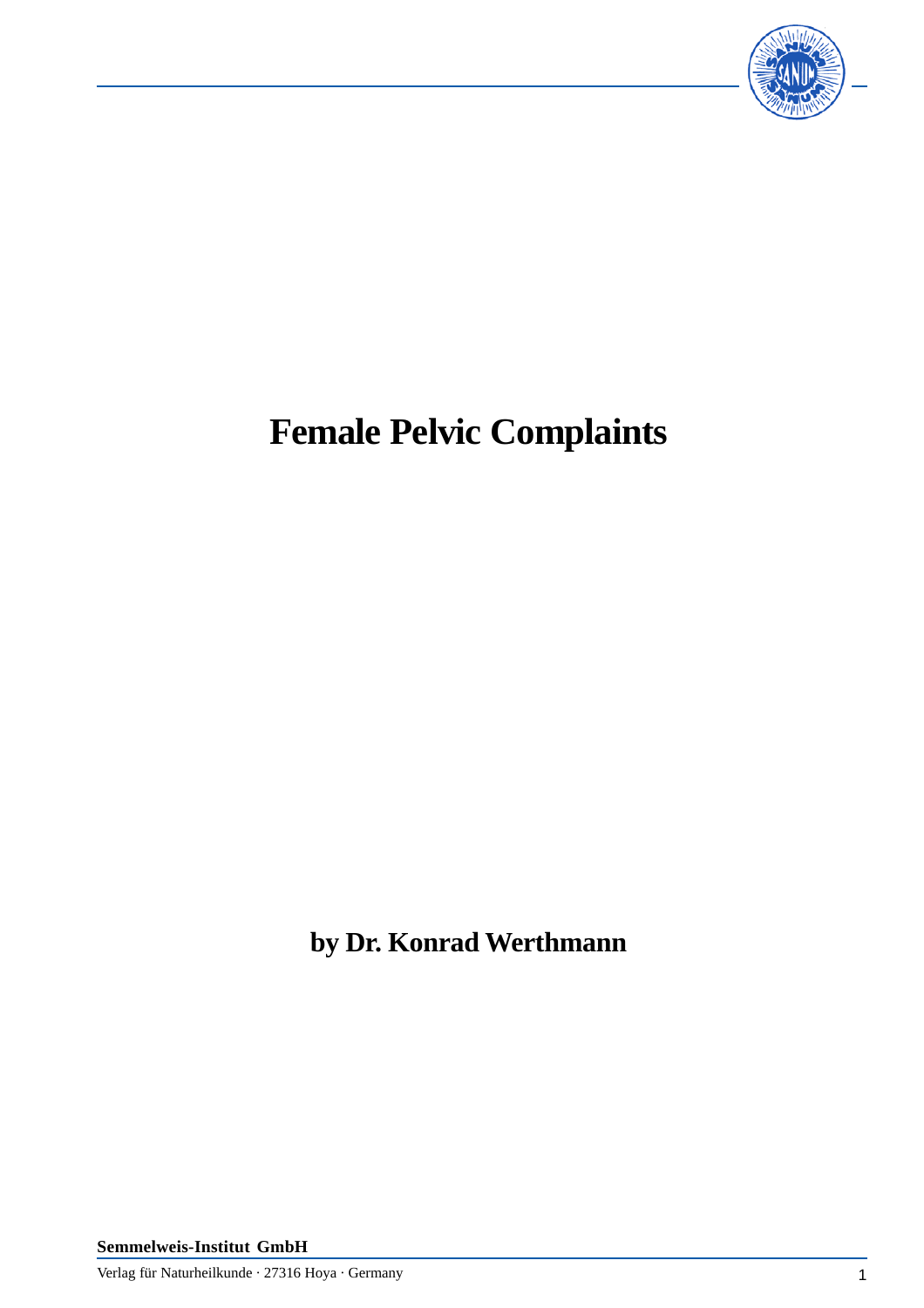

The purpose of the pelvis is to stabilise the skeletal structure, especially in a standing position, and to protect important organs. It is formed of the sacrum and the two hip-bones. The hip-bone is composed of the ilium, the ischium and the pubis. The base of the pelvis is formed by the diaphragma pelvis (a plate of muscles and ligaments) which forms the levator hiatus, with the intestinal, urinary and sexual tracts passing through it. Viewed anatomically, the male and female pelvises are constructed in a very similar way. In the female, the pelvis also assists in carrying and protecting the growing embryo.

Diseases of the female pelvic organs may be roughly categorised as follows:

- 1. Diseases of the vagina
- 2. Diseases of the cervix
- 3. Diseases of the bladder and urinary vessels
- 4. Diseases of the uterus and ovaries.

Illnesses of these organs are primarily the result of a tubercular weakness, since the genito-urinary system is classified under Aspergillus and its cyclogeny. To make dispensing generally comprehensible and to facilitate treatment, I am taking as a basis the pattern of the four-stage Isotherapy treatment, according to forms of other cell wall deficient the details which appear in my book: microbes result from the use of such

Isopathic Practice", published by ebi these are only detectable with Verlag, and obtainable through the Semmelweis Institut.

Prescribing will then proceed as described in Table 1.

# **1. Diseases of the Vagina: Vaginitis or Colpitis**

"The Four-Stage Treatment in preparations, and microbiologically These diseases may result from various factors, such as inflammations, a lack of male hygiene, spermicidal creams, but their principal cause is organisms such as candida and chlamydia. The most important pathogens, and also the most intransigent ones, are usually fungi, chlamydia and some cell wall deficient forms of other pathogens. Their presence is noticed mainly through localised itching and discharge. As well as this, female patients who have either not been treated or only inadequately so may complain of cohabitational problems. The gynaecologist whom they attend will find candida or chlamydia on the swab. As pathogens, chlamydia are distinguished by the fact that they are normally cell wall deficient. In case after case an unmistakable change in the bacterial flora of the vagina is described, which may also be the result of antibiotic or antimycotic intervention. Further

- 1. Environmental adjustment: ALKALA N, 1/ 2 tsp. twice daily, plus CITROKEHL, 1 tablet and/or SANUVIS, 2 tablets to be sucked daily.
- 2. At the same time start the Isopathics, e.g. from the Penicillium series (FORTAKEHL, NOTAKEHL, QUENTAKEHL) for 1-2 weeks, then move to
- 3. SANKOMBI 5X drops, for 2-6 weeks (or MUCOKEHL 5X mornings and NIGERSAN 5X evenings), always 5-2-5-2 = 5 days SANKOMBI (or MUCOKEHL and NIGERSAN), then for 2 days back to the Penicillium pre paration.
- 4. Additionally: SANUKEHL-preparations and RECARCIN, LATENSIN, UTILIN, UTILIN ..S".

*Table 1: Four-step Treatment: general plan*

#### **Semmelweis-Institut GmbH**

Verlag für Naturheilkunde · 27316 Hoya · Germany 2

difficulty, or not at all. If one is familiar with Enderlein's laws, the altered bacterial flora is not a cause of irritation. One of the main laws of Isotherapy is to change the environment of the organ. We must bear in mind right from the start that the vagina is a pathway into the interior of the body. Therefore the normal environment is strongly acidic and not alkaline. Under item 1 of the Four-Stage Treatment, take CITROKEHL (Citric acid) on its own or SANUVIS (Lactic acid) adjunctively. Should there simultaneously be a disturbance of the intestinal environment, then we also prescribe ALKALA N powder, ½ tsp. twice daily in warm water.

Iatrogenic pathogens in their cell wall deficient form result from the all-too-frequent use of (allopathic) fungicidal or antimycotic preparations. Through the action of these preparations the pathogens lose their cell membrane and, during the antibiotic /antimycotic phase, they seek temporary refuge beneath the mucosa, only to reappear after a variable period of time, causing vaginal irritation. These allopathic preparations are not required per se, since isopathic preparations achieve superb therapeutic results. Basically, the isopathic preparations contain low-valency pathogenic forms (protites, chondrites), and these return the high-valency forms (such as candida yeasts, chlamydia, bacteria) to a low-valency, physiological form.

Many people still cling to the erroneous belief that a fungal infestation must initially be treated allopathically, and that this should then be followed up with isopathic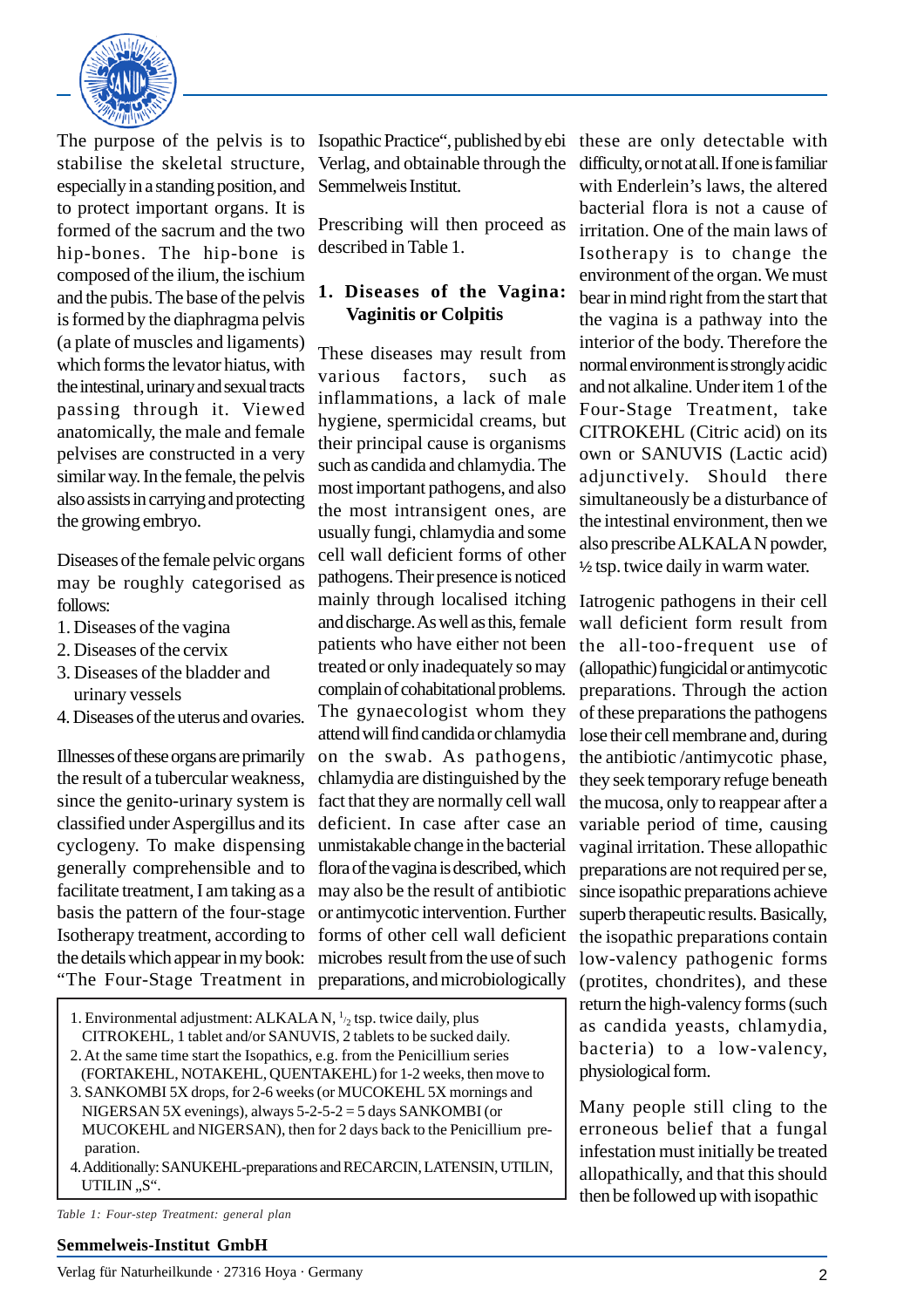





*Fig. 1 and 2: Chalamydia - possible growth forms (from L. Mattman: Stealth Pathogens)*

treatment. This argument is logically questionable, since the cell wall deficient forms themselves result from using allopathic preparations and vitiate the healing process considerably. It does not make sense first of all to create these cell wall deficient (CWD) forms, only to have to treat them later with SANUKEHL preparations.

The author has not used a single allopathic fungicide since he found out about Isotherapy (over 30 years ago). In such cases as these, no antibiotic or antimycotic was ever needed, because the adjustment of the organic environment always came first, and still does. This step of

treatment on its own constitutes the beginning of the healing process.

Initially one cannot be sure of recognising diseases caused by CWD. However, there are hints which may lead us to suspect CWD of being the pathogen of the presenting disease: the clinical progress will confirm this. An affliction resulting from CWD will show frequent relapses, with increasing severity of the complaints, and episodes of increasing length. From the case-taking it will be seen that the same illness has been treated frequently with antibiotics, at everdecreasing intervals. Cell wall deficient forms (CWD) do not react Firstly, fungi are not in themselves an

to antibiotics or antimycotics, which is the reason for repeated relapses. In the identification of the CWD one very important instrument is a vaginal swab and the use of an *Acridin-Orange* stain. Of course it must be clearly stated on the covering letter that such a test is required. This stain causes the CWD to show up in colour since - like other microbes they contain proteins. (See Fig. 2).

By adding the missing haptene via the SANUKEHL preparations the body is enabled to recognise such cell wall deficient pathogenic forms. In the indicated prescriptions (Tables 2+3) this corresponds to Stage 4.

# *Chlamydia*

Infestation with chlamydia is a troublesome vaginal illness, normally with cell wall deficient pathogens. These are not created by antibiotics, but are a regular part of the natural spectrum of pathogens. Particularly in women who are taking the contraceptive pill, chlamydia are by no means harmless. Chlamydia love the hormone which the contraceptive pill contains; for them it is a "growth" hormone. Such microbes may even cause heparinasis, thus significantly impairing the blood coagulation during menstruation. To treat it we prescribe isopathically, as in Table 2. SANUKEHL Myc is a superb remedy for elimination of chlamydia.

# *Candidiasis*

Very frequently we find that the vagina has been colonised by candida. The majority of female patients and therapists find this a worrying problem. A few facts should be mentioned here.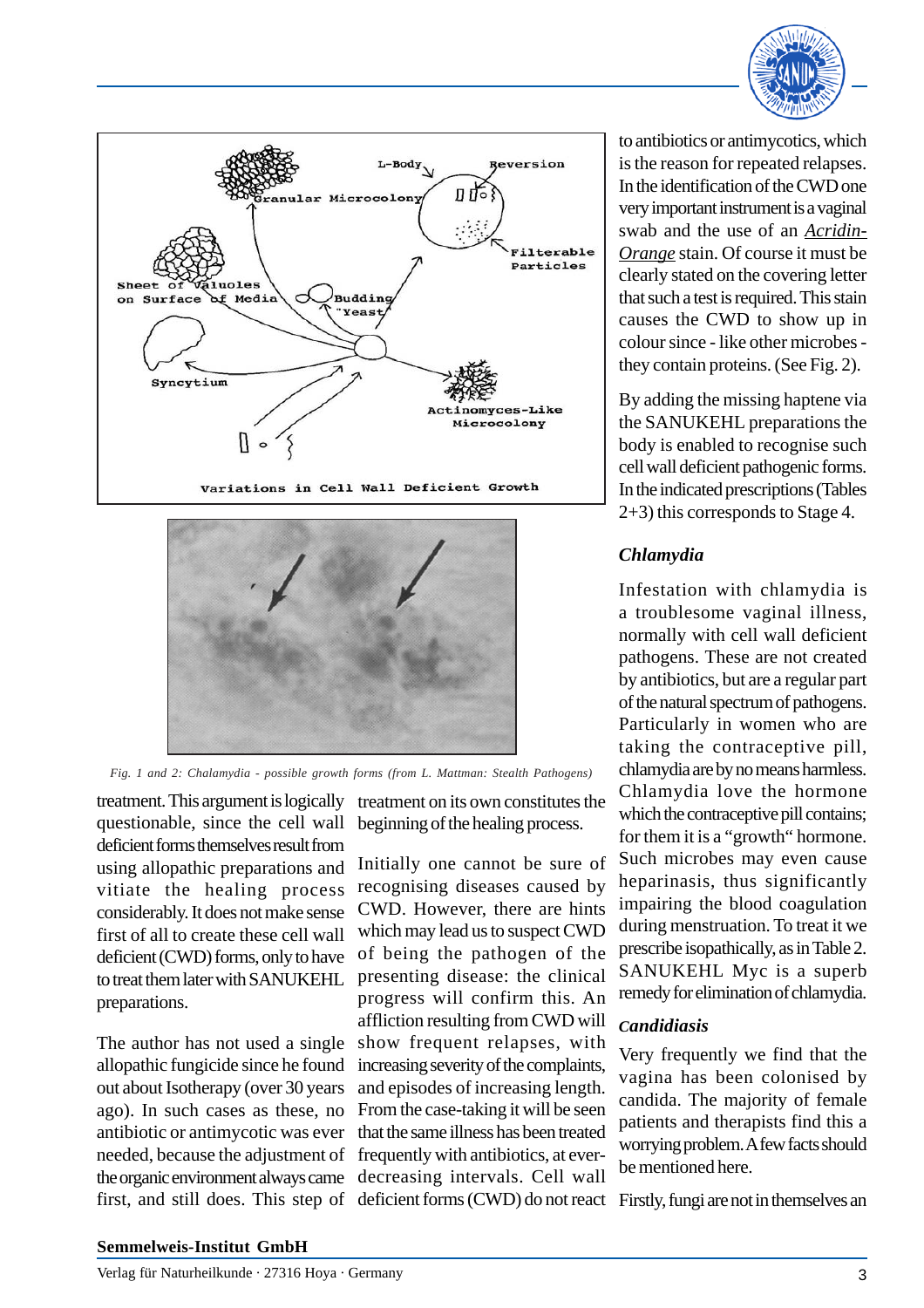

- 1. CITROKEHL 5 drops twice daily, ALKALA N 1/2 teaspoonful twice daily.
- 2. NOTAKEHL 5X drops or FORTAKEHL 5X drops, 10 drops twice daily for 2 weeks, then change to
- 3. SANKOMBI 5X drops, 10 drops twice daily (or MUCOKEHL 5X in morning and NIGERSAN 5X in evening, 10 drops each), always 5-2-5-2...
- 4. SANUKEHL Myc 6X drops, 5-10 drops twice daily, oral; BOVISAN 6X drops, 5-10 drops once daily, orally.

*Table 2: Treatment plan for complaints caused by Chlamydia in the vagina or bladder.*

- 1. CITROKEHL 5 drops twice daily or ½ tablet twice daily.
- 2. PEFRAKEHL 5X drops, 8 drops twice daily, orally for 10 days, and 3-5 drops twice daily to be inserted into the vestibulum; then change from oral dosage of PEFRAKEHL to:
- 3. SANKOMBI 5X drops, 10 drops twice daily, following the 5-2-5-2 pattern (5 days of SANKOMBI, 2 days of PEFRAKEHL); continue with PEFRAKEHL in vestibulum.
- 4. SANUKEHL Cand 6X drops, 5-10 drops orally 1-2 times daily; RECARCIN 6X, 6 drops orally, twice daily.

*Table 3: Suggested treatment for fungal infestations of the vagina.*

indicate a deficiency of bacterial flora mucosa and restoring a sufficient within this organ. Thus we need to level of IgA, slgA, T3- and T4-cells change the environment. However, as well as the macrophages to the local vaginal environment must support the treatment. by the use of alkalinising agents. Candidiasis is not a problem for What we must aim for here is a therapists who work with stabilisation of the acid environment. isotherapeutic remedies. We have That may be very simply achieved ALBICANSAN, PEFRAKEHL by treating the bacterial flora in and EXMYKEHL. the totality of the bodily environment, As a matter of principle the The patient should be instructed to cannot totally absorb the fatty avoid eating incompatible foods contents. The safest procedure is an vegetables in the evening (to prevent a local application of PEFRAKEHL fermentation), or else we prescribe 5X or ALBICANSAN 5X drops in a hypo-allergenic diet (maybe the vestibular area. 2-3 times daily excluding hen's egg and cow's milk the patient should lie on her bed not be unbalanced even further the intestines. Always think of and not just that of the individual organ. This begins with nutrition. together, or simply to avoid carbohydrates, fresh fruit or raw

infectious disease. They simply strengthening the weakened intestinal

suppositories should never be used vaginally, for the vaginal epithelium oral dosage of isopathic medicines, in line with the Four-Stage plan, and

separate the labia and insert 3-5 drops of the selected, abovementioned remedy.

In Table 3 you will find a suggested treatment for fungal infestations of the vagina. Within this framework, it would be possible, depending on individual test results, to replace PEFRAKEHL with either ALBICANSAN or EXMYKEHL.

products). It is simply a matter of with the buttocks elevated, should the woman further (unnecessary) In the author's experience it is essential to employ the SANUKEHL preparations in the treatment of fungal or chlamydia infections of the vagina. However, the SANUKEHL products should never be prescribed on their own. By using Haptene preparations we can simultaneously introduce a prophylactic measure, thus sparing

- 1. CITROKEHL, 5 drops twice daily.
- 2. NOTAKEHL 5X, 5 drops or 1 tablet twice daily, for 14 days, then change to
- 3. SANKOMBI 5X, 5-10 drops twice daily (or MUCOKEHL 5X in morning / NIGERSAN 5X in evening) over several weeks, always 5-2-5-2
- 4. RECARCIN 6X caps. 1 every 2 weeks; BOVISAN 6X, 10 drops orally, once daily.
- 5. Possibly a combined injection once weekly of:
- Hepar compositum (Heel) 1 ampoule Ubiquinone compositum (Heel) 1 ampoule Coenzyme compositum (Heel) 1 ampoule

*Table 4: Suggested treatment for pre-cancerous Cervical Disorders (Papanicolaou 3-5)*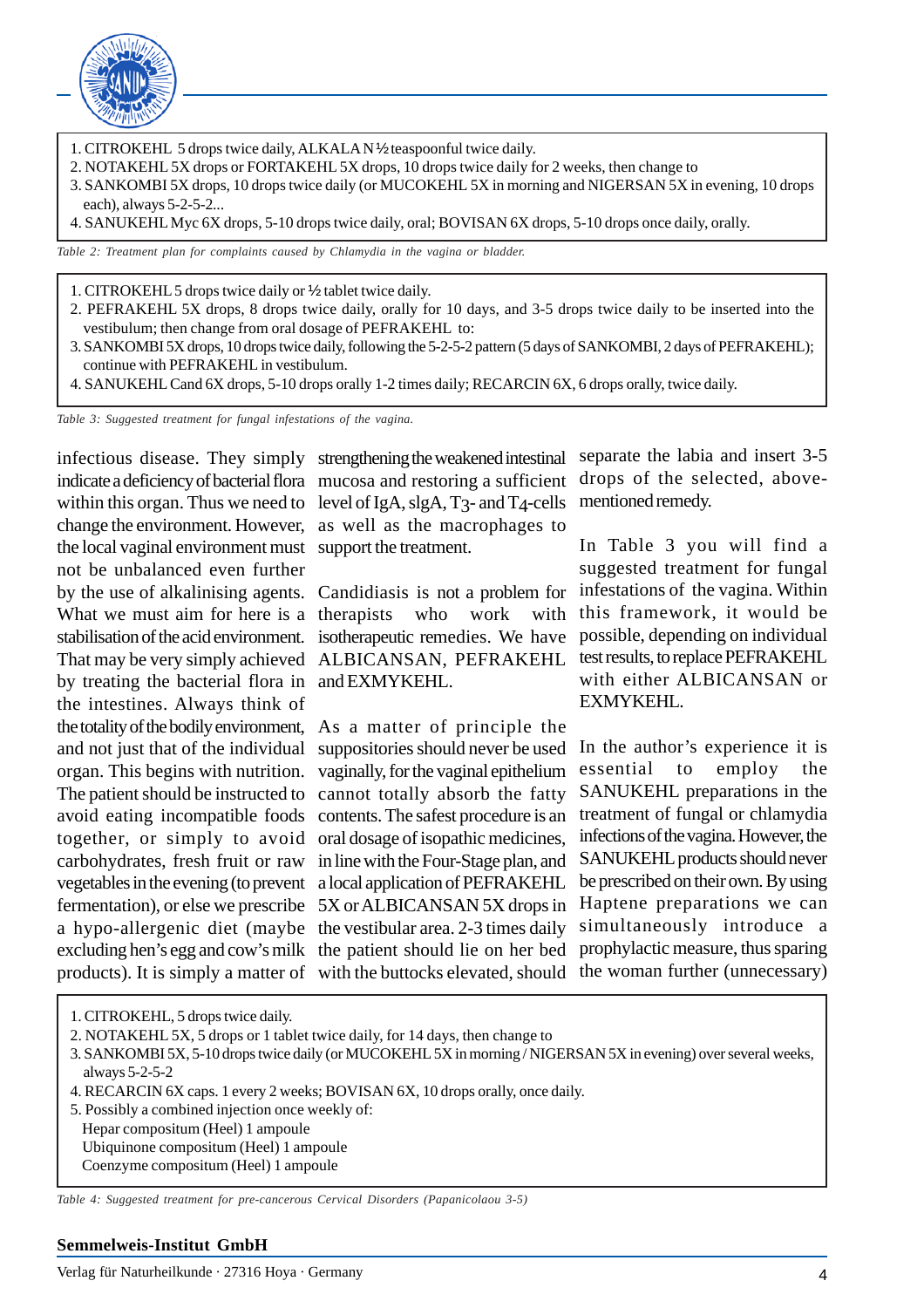

- 1. Environmental: ALKALA N,  $1/2$  tsp.twice daily in warm water, CITROKEHL, 5 drops twice daily.
- 2. NOTAKEHL 5X (or FORTAKEHL) 10 drops twice daily for 14 days, then change to
- 3. MUCOKEHL / NIGERSAN for 3-5 weeks, but always 5-2-5-2 (MUCOKEHL / NIGERSAN (or SANKOMBI) for 5 days, NOTAKEHL (or FORTAKEHL) for 2 days, then MUCOKEHL/NIGERSAN and so on).
- 4. SANUKEHL Strep, SANUKEHL Pseu and SANUKEHL Myc, in alternation, 5 drops to be rubbed in twice daily; UTILIN "S" 6X or LATENSIN 6X caps., one once every 2 weeks; possibly BOVISAN 6X drops, 5 drops once daily.

*Table 5: Suggested treatment for Endometritis*

#### treatments.

In the case of chronic chlamydia Frequently we find disorders at the infections or chronic candidiasis you mouth of the womb, and by this I should make discreet enquiries regarding possible sexual practices which deviate from the normal. The conditions required by the bacterial flora in the anus or the mouth are substantially different from those required by the vaginal flora. Enquire about HIV, AIDS, or other chronic diseases. The use of other SANUKEHL preparations may possibly be required. But the fact should never be overlooked that the vagina is also an excretory organ, and that treatment may possibly suppress vaginal discharges.

Of course, it is also possible that the cause of susceptibility on the kidneybladder meridian might be a damaged incisor tooth.

#### *Recto-vaginal fistula*

A further possible disorder in the pelvic region is a recto-vaginal fistula, which may occur in the event of a deep-seated colitis. This can only be rectified surgically. However, adjunctive isotherapeutic treatment is desirable. This should include NOTAKEHL in Stage 2 and RECARCIN in Stage 4.

#### **2. Diseases of the Cervix**

mean preliminary stages of cancer of the cervix or collum. Tissue changes are not visible on gynaecological examination, but may be revealed by means of a swab taken from the cervix which is then treated with a Papanicolaou stain. The tissue changes are divided into five different classifications. Stages one and two are simply a hint of tissue changes to come, stages three and especially four are clear indications for starting Isotherapy treatment. This may and should be done. The prescription in Table 4 will bring about a clear reversal of the pathological changes and should be followed for two, or at the most three, months.

For stages 4 and 5 a cone biopsy is indicated. (This involves surgical removal of a tissue sample from the altered cervical mucosa for histological examination.) If this reveals a carcinoma, the altered tissue will be removed altogether. Here too it is important to support the patient pre- and post-surgically with Isotherapy. It must always be borne in mind that possible causative factors, e.g. incisors with forms. They cannot be detected in a

root-canal treatment, or electrical charges in the oral region (amalgams are accumulators) also need to be removed. The environment in the vaginal area (possibly a coil) should also be checked.

#### **3. Diseases of the Bladder and Urinary vessels**

Diseases of the bladder and other urinary passages occur very frequently. The causes are numerous. Infections may result from the penetration of pathogenic microbes from the rectum, or from increasing microbial colonisation in the urinary passages, and they include a wide spectrum of pathogens, amongst which are chlamydia and mycobacteria. The urinary organs can be severely disordered by distant effects such as those from endometriosis or dental root canal treatments. The causes will soon come to light in the course of a thorough case-taking. An examination by a gynaecologist or urologist is beneficial.

Sometimes, in spite of pain on urination, the urine is sterile. There are two possible reasons for this:

The pathogens are cell wall deficient

1. CITROKEHL, 5 drops twice daily., USTILAKEHL 5X drops or CALVAKEHL 3X drops, 3-5 drops 1-2 times daily (in the event of bleeding)

2. NOTAKEHL 5X drops, 10 drops twice daily, after 10 days change to

3. SANKOMBI 5X drops, 10 drops twice daily, always 5-2-5-2 (SANKOMBI for 5 days, NOTAKEHL for 2 days, and so on) 4. SANUKEHL Pseu 6X drops, 5 drops to be rubbed in once daily PENICILLIUM BREVICOMPACTUM (formerly

Stoloniferum) for pain-relief, 8 drops orally once a day, or rubbed in (also topically).

*Table 6: Adjunctive treatment in Endometriosis*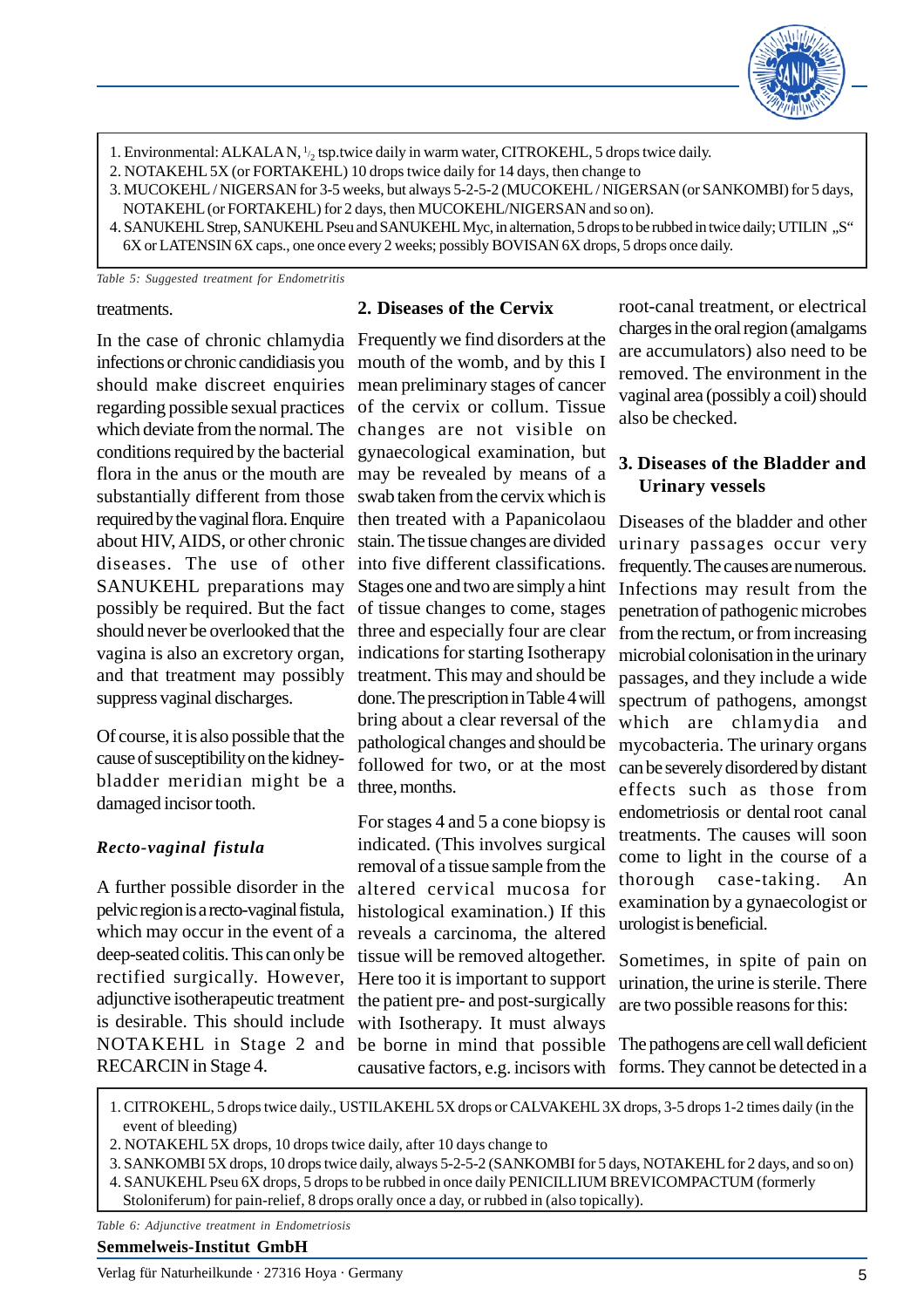

culture, nor are they visible under a microscope. In this case the practical procedures are similar to those followed in the case of vaginitis caused by chlamydia (see Table 2). Should the symptoms not improve even so, or if the casetaking reveals long periods of time with, and then without, these complaints, we should then think of an emotional disorder, especially in women aged between 40 and 50. This is the time of life when the children have grown up and may be living away from home, and the woman is looking for new ways of self-fulfilment. In individual cases the male partner may show little understanding, and this may lead to the patient suffering from unconscious disorders, such as burning in the bladder after urination or episodes of fungal infestation of the vagina with burning pain. The microbiological cultures are negative; only the subjective sensation impinges on the psyche. If you treat the patient without checking as to any background problems, any improvement will be short-term, because you are listening to and occupied with the patient over a fairly long time. Unfortunately therapists seldom have their antennae out to detect this unconscious cry for help and to hold a conversation in the role of mediator or supervisor. If they did, the patient's psychological problems would very quickly come to light.

# **4. Diseases of the Uterus and Ovaries.**

These organs lie considerably more deeply concealed within the pelvisand therefore have to be treated mainly via the oral route. We are concerned with two illnesses here: inflammation and endometriosis.

#### **a. Endometritis**

Inflammation of the endometrium (uterine mucosa) is frequently the consequence of an abortion which has been inadequately treated. Endometritis may also occur within the context of parametritis or some increasing infection. Intra-uterine pessaries, coils (i.u.d's) or myomas situated on or beneath the mucosa may also be the cause. Please also bear in mind the possibility of an incipient carcinoma. These inflammations are mostly the province of the gynaecologist; the Isotherapy practitioner is only involved where cases relapse. Treatment is similar to that for vaginitis, and should continue over a lengthy period of time (see Table 5). Please ensure that any concomitant peritonitis is neither overlooked nor allowed to arise. You should at least palpate the abdomen and the upper part of the true pelvis in order to detect any pathological palpatory findings in the abdomen.

# **b. Endometriosis**

Endometriosis is a very painful occurrence for a woman, and for the therapist it is an area of treatment which seldom has a satisfying outcome. The problem originates in tissue similar to that of the endometrium, but outside the physiological mucosal lining of the uterine cavity. Differentiation depends on the site where it manifests:

- E. genitalis interna: in the uterine musculature
- E. genitalis externa: ovaries (tarry cysts), oviduct, in the pouch of Douglas
- E. extragenitalis: abdominal cavity, urinary bladder, lung, etc.

The (increased) pain in the various menstrual cycles results from the fact that the endometrium swells up and should eventually be excreted. The only therapeutic measure is the (sometimes unsafe) surgical procedure to remove the endometrial tissue. Giving hormones is not ideal. In this case, Isotherapy can only render support. USTILAKEHL is not able to relieve the pains proceeding from the superfluous tissue, nor to remove them, for the pain only emanates from the tissue situated outside the womb. Isotherapy can only remove the inflammatory symptoms which accompany the problem, along with any bleeding, using USTILAKEHL 5X drops or CALVAKEHL 3X drops (5 drops of either 1-2 times daily) (see Table 6).

# **c. Myomas**

Uterine myomas occur in 20% of women above the age of 30; they are benign muscular tumours. Occurrence may be single or multiple (Uterus myomatosus). They may subside following the menopause. Depending on their localization and the direction of growth they are known either ascorpus myomas or (more rarely) cervical myomas. Their situation may be either intramural (within the muscular wall), submucous (beneath the mucosa), subserous (below the peritoneum) or intraligamentary.

Myomas create problems, large ones to a greater or lesser extent, mainly during pregnancy, but also during menstruation. We often receive enquiries about a remedy which will reduce or totally remove myomas. Such a remedy does not exist. Nonetheless it is worth attempting treatment with

# **Semmelweis-Institut GmbH**